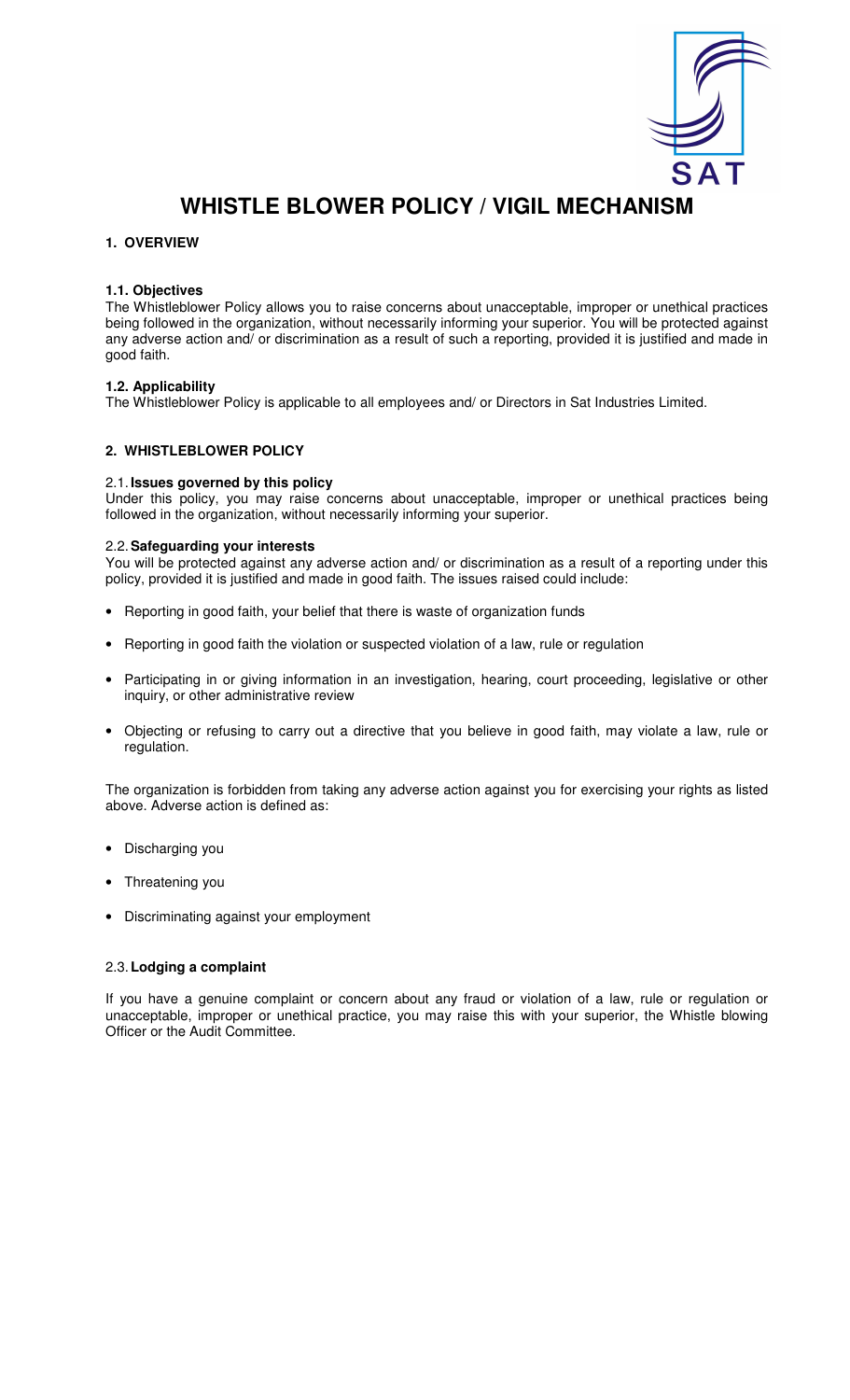

# 2.4. **Whistleblowing Officer**

Mr. Harikant Turgalia has been appointed the 'Whistleblowing Officer', with effect from 1<sup>st</sup> April, 2015.

He can be contacted at: Postal Address: Sat Industries Limited 41, B-Wing, Mittal Tower, Nariman Point, Mumbai – 400 021, Maharashtra, India Telephone Number: +91-22-66107025 Email Address: harikant.turgalia@satgroup.in

He is responsible for the following:

- To receive and record any complaints under this policy
- To ensure confidentiality of any whistleblowing complainant who requests that the complaint be treated in confidence
- To prepare a report of any whistle blowing complaint and send the report promptly to the Audit Committee Members. A copy of the report will be simultaneously sent to the Managing Director and Executive Director for investigation. The Managing Director/ Executive Director, after investigation, will submit a report to the Audit Committee for discussion and decision. The Audit Committee members will then discuss the complaint and take necessary action.
- To communicate the decision of the Audit Committee to the complainant

## 2.5. **Audit Committee**

You are also free to communicate your complaints directly to the members of the Audit Committee, without involving the Whistleblowing Officer.

Audit Committee Members:

- 1. Name: Mr. Ramesh Chandra Soni Postal Address: 29, Chhoti Maheshwari Street, Dhanmandi, Udaipur - 313001, Rajasthan, India Telephone Number: 09829041130 Email Address: vnsoni123@gmail.com
- 2. Name: Mr. Harikant Turgalia Postal Address: Flat No. 704, Building No. 84, Poonam Complex, Shanti Park, Mira Road (E), Thane, 401107, Maharashtra, India Telephone Number: 09322277356 Email Address: harikant.turgalia@satgroup.in
- 3. Name: Mr. Nikhil Khanderao Raut Postal Address: Kamal Niwas, Near Municipal School, Penkar Pada, Mira Road (East), Thane, 401107, Maharashtra, India Telephone Number: 09768242143. Email Address: nikhil.raut1310@gmail.com